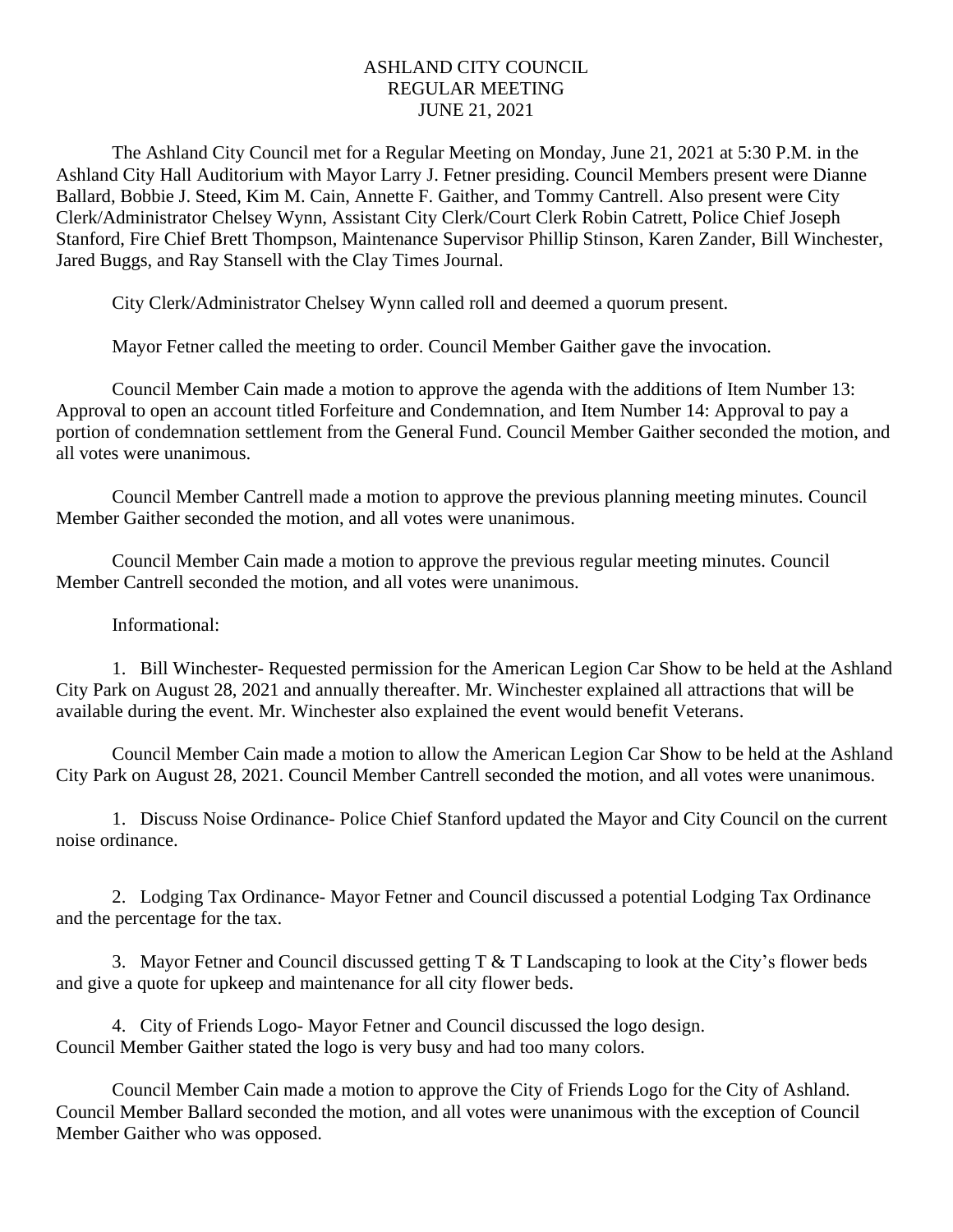## 06.21.2021 Page 2

5. Mayor Fetner and the City Council discussed Directional Signage for Attractions. Council Member Cain suggested using the red-light maintenance boxes located on the square. Council Member Cantrell suggested placing the signs on the red-light arms.

 Council Member Cain made a motion approving the design of the directional signage for attractions. Council Member Cantrell seconded the motion, and all votes were unanimous.

6. Jared Buggs addressed the Mayor and City Council concerning a Back-to-School Bash on July 17, 2021 10A.M.- 12 P.M. Mr. Buggs requested to use the Ashland City Park for the event.

Council Member Cain made a motion approving Mr. Buggs to utilize the Ashland City Park for a Back-to-School Bash on July 17, 2021. Council Member Gaither seconded the motion, and all votes were unanimous.

7. Luella Craig- Tent Revival at Westside Ballfield- Item was not discussed due to the absence of Mrs. Craig.

Committee Reports:

Mayor Fetner reported on animal shelter board appointment and requested suggestions from the City Council.

Council Member Ballard did not report.

Council Member Steed did not report.

Council Member Cain did not report.

Council Member Gaither reported on Westside Ballfield Concession Stand and the need to reroof the building.

Council Member Cantrell did not report.

Police Chief Stanford reported on resignations submitted and his recommendation for hiring Kristopher Eatman. Chief Stanford also reported on agenda items.

Fire Chief Thompson did not report.

Maintenance Supervisor Stinson reported on projects in progress and completed. Supervisor Stinson also advised materials have been ordered for the Wynn Building restroom renovations, and Strain Construction is working on a quote for the City Park.

City Clerk/Administrator Wynn did not report.

New Business:

Council Member Gaither made a motion to approve the bills received since the last regular meeting in the amount of \$5,028.80. Council Member Cain seconded the motion, and all votes were unanimous.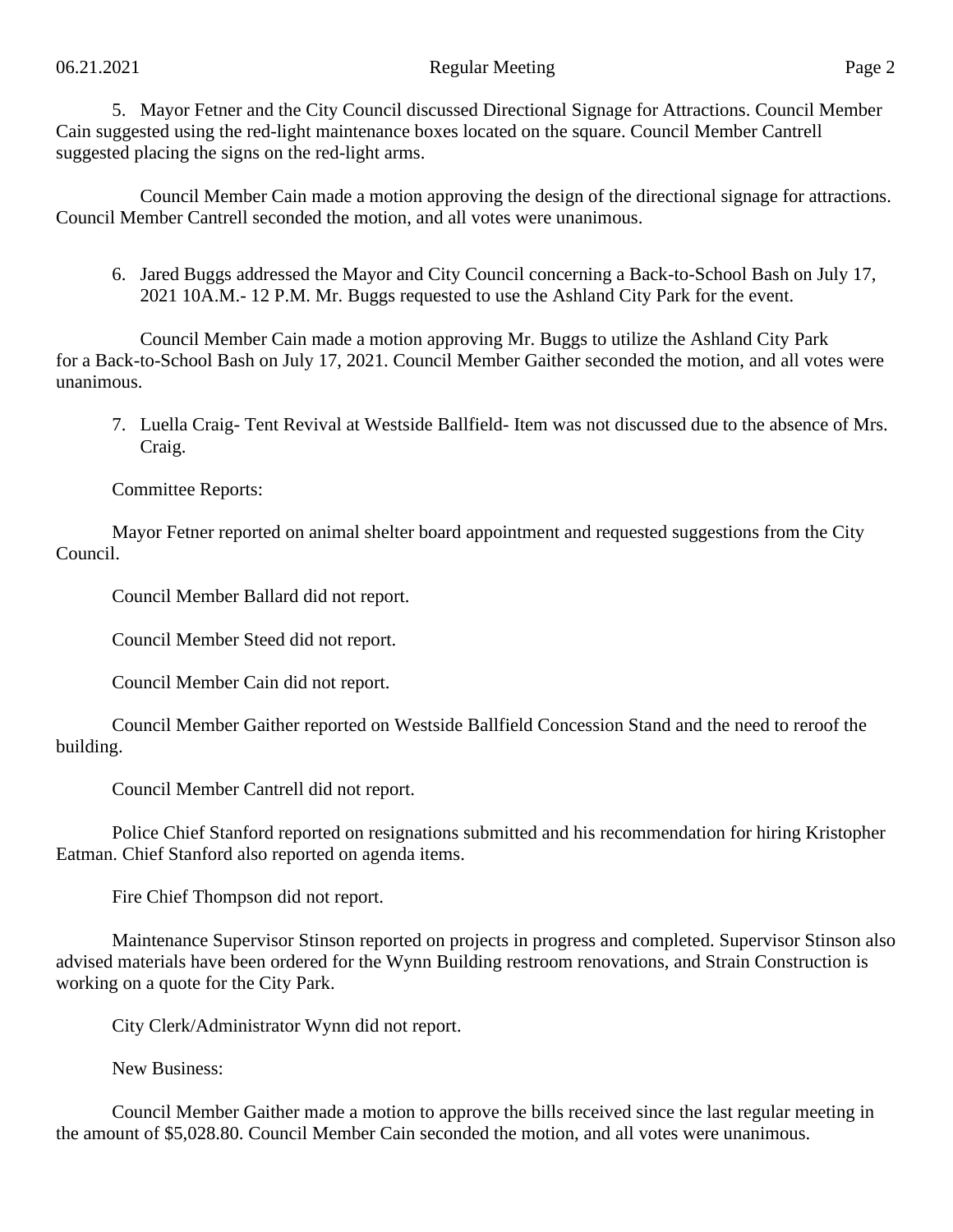Council Member Cantrell made a motion to reschedule the Regular Council Meeting set for July 05, 2021 to July 06, 2021 due to Independence Day Holiday observed by the City on July 05, 2021. Council Member Steed seconded the motion, and all votes were unanimous.

Council Member Gaither made a motion approving Court Clerk Robin Catrett and Magistrate Sarah McKemie to attend training for Current Issues Involving Municipal Court Practice and Procedure in Hoover, AL on August 20, 2021, pay registration fees of \$325.00 each, and reimburse travel expenses. Council Member Ballard seconded the motion, and all votes were unanimous.

Council Member Steed made a motion approving to pay Southern Data \$678.90 for 2-year renewal of Antivirus for the Police Department. Council Member Cantrell seconded the motion, and all votes were unanimous.

Council Member Cain made a motion approving to order General Fund checks from Intuit Marketplace at a total cost of \$500.00. Council Member Gaither seconded the motion, and all votes were unanimous.

Council Member Gaither made a motion to accept the resignation of Dispatcher Veronica Ackles effective June 08, 2021. Council Member Cantrell seconded the motion, and all votes were unanimous.

Council Member Gaither made a motion to accept the resignation of Non-Certified Patrol Officer Xzyrius Adamson effective June 15, 2021. Council Member Ballard seconded the motion, and all votes were unanimous.

Council Member Cantrell made a motion approving to hire Kristopher Eatman as a Certified Patrol Officer with a starting pay or Range 11 Step 1, and purchase equipment for new hire. Council Member Gaither seconded the motion, and all votes were unanimous.

Council Member Gaither made a motion approving Creekside Signs to install aluminum composite panels over fence and hang aluminum patch on fascia for signage, at a total cost of \$2,485.00 for Ashland Police Department. Council Member Cain seconded the motion, and all votes were unanimous.

Council Member Cantrell made a motion to pay the Law Office of Gregory M. Varner, P.C. \$3,662.52 for April 2021 Attorney Fees. Council Member Cain seconded the motion, and all votes were unanimous.

Council Member Gaither made a motion to pay the Law Office of Gregory M. Varner, P.C. \$1,943.00 for May 2021 Attorney Fees. Council Member Ballard seconded the motion, and all votes were unanimous.

Council Member Cain made a motion to give Librarian Tina Nolen a two-step evaluation-based raise to Range 11 Step 9 effective June 12, 2021. Council Member Gaither seconded the motion, and all votes were unanimous.

Council Member Cain made a motion to go into executive session to discuss the general reputation and characters of individuals, and to discuss a criminal investigation of a person/persons, and whether or not to file a criminal complaint. Regular Council Meeting to resume in 15 minutes at 6:26 P.M. Council Member Gaither seconded the motion.

Chief Stanford advised discussion of these matters outside of an executive session would be imperil to an ongoing investigation.